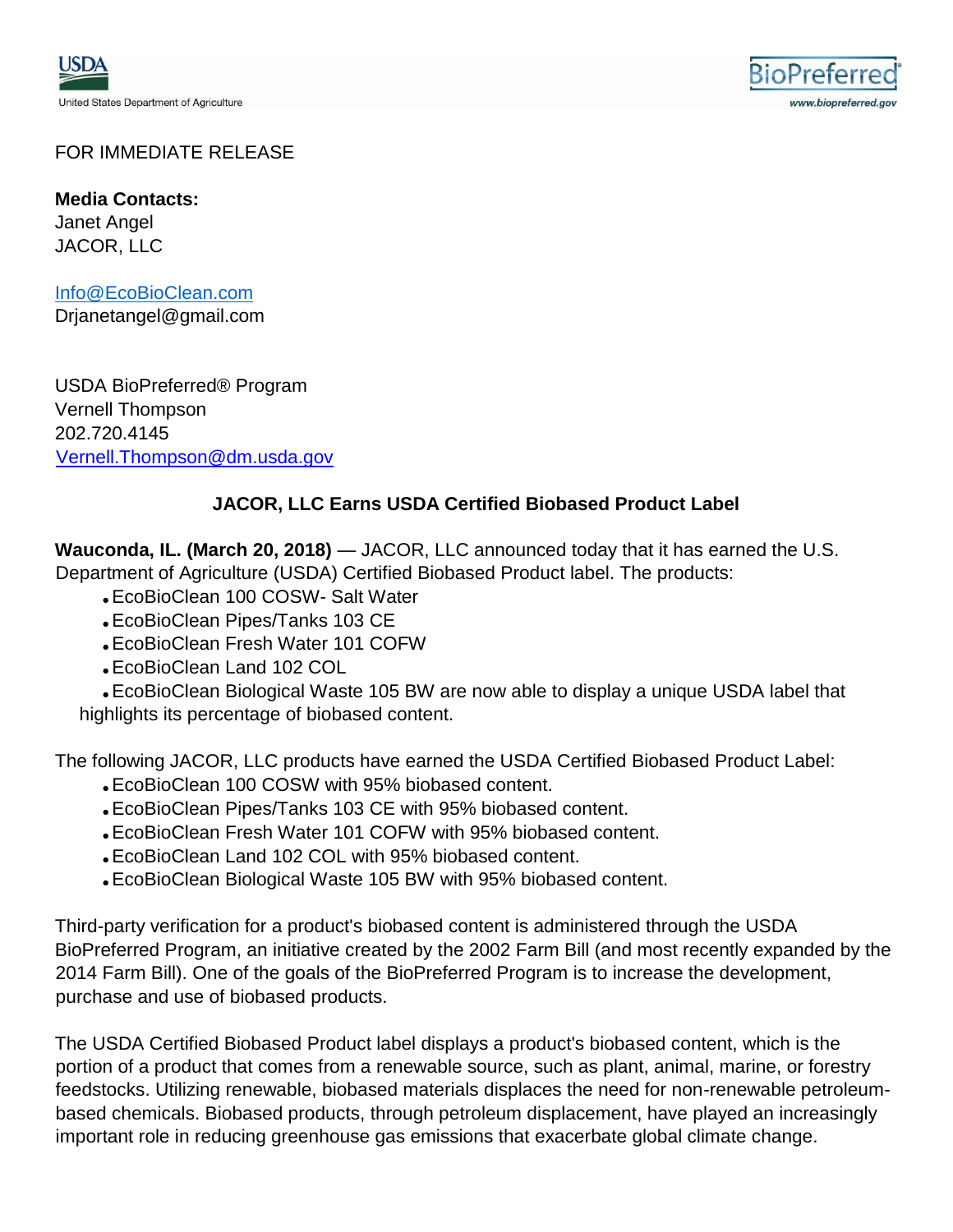Biobased products are cost-comparative, readily available, and perform as well as or better than their conventional counterparts.

41

BioPreferred Program • 361 Reporters Bldg.

300 7th St. SW ◆ Washington, DC 20024

"Having the USDA BioPreferred label on our EcoBioClean® products tells the public that we care about our environment and produce certified biobased goods. This designation harmonizes with our corporate mission to manufacture products that promote Environmental Clean-up Scientifically Aligned with Nature ™", said Janet Angel, CEO, JACOR, LLC.

"We applaud JACOR, LLC for earning the USDA Certified Biobased Product label," said Kate Lewis, USDA BioPreferred Program. "Products from JACOR, LLC are contributing to an ever-expanding marketplace that adds value to renewable agriculture commodities, creates jobs in rural communities, and decreases our reliance on petroleum."

According to a report that USDA released in 2015, biobased products contributed \$369 billion to the U.S. economy in 2013 and support, directly and indirectly, 4 million jobs. The same report found that biobased products also displace approximately 300 million gallons of petroleum per year in the U.S., which is the equivalent of taking 200,000 cars off the road. The increased production of renewable chemicals and biobased products contributes to the development and expansion of the U.S. bioeconomy - where society looks to agriculture for sustainable sources of fuel, energy, chemicals, and materials.

## **About JACOR, LLC:**

JACOR, LLC is a Midwest biobased Green Chemistry product development company and manufacturer serving chemical contamination needs worldwide. Their USA patented technology, EcoBioClean® is an eco-friendly high performance rapid-action system that works within 10 minutes to alter an oil slick into punctate particles resembling ground black pepper, providing continuous degradation to near completion in some circumstances in as little as 7 days. EcoBioClean® has been recognized as a novel and important improvement in chemical clean-up by organizations around the globe. Janet Angel, CEO was invited to present her technology and case study to the United Nations Environmental Program, ISC-3, and UNITAR in September, 2017- Berlin, Germany and was also a panelist/presenter at the European Union SME Transatlantic workshop in Wichita, October, 2017. This exclusive technology addresses the global issue and safer handling of chemicals-of- concern such as hydrocarbon contaminations utilizing environmentally safe elements. JACOR, LLC complies with all governing authorities and is poised to be included on the USA EPA National Contingency Plan List. Agricultural, industrial, government bodies and other entities seeking contamination clean-up and remediation can safely include this biobased group of products in their application arsenal.

## **About the USDA BioPreferred Program and Certified Biobased Product label**

The BioPreferred Program is a USDA-led initiative that assists the development and expansion of markets for biobased products. The BioPreferred Program is transforming the marketplace for biobased products through two initiatives: mandatory purchasing requirements for Federal Agencies and Federal contractors and voluntary product certification and labeling.

Biobased products span a diverse range of applications, such as lubricants, cleaning products, chemicals and bioplastics. The USDA Certified Biobased Product label communicates a product's